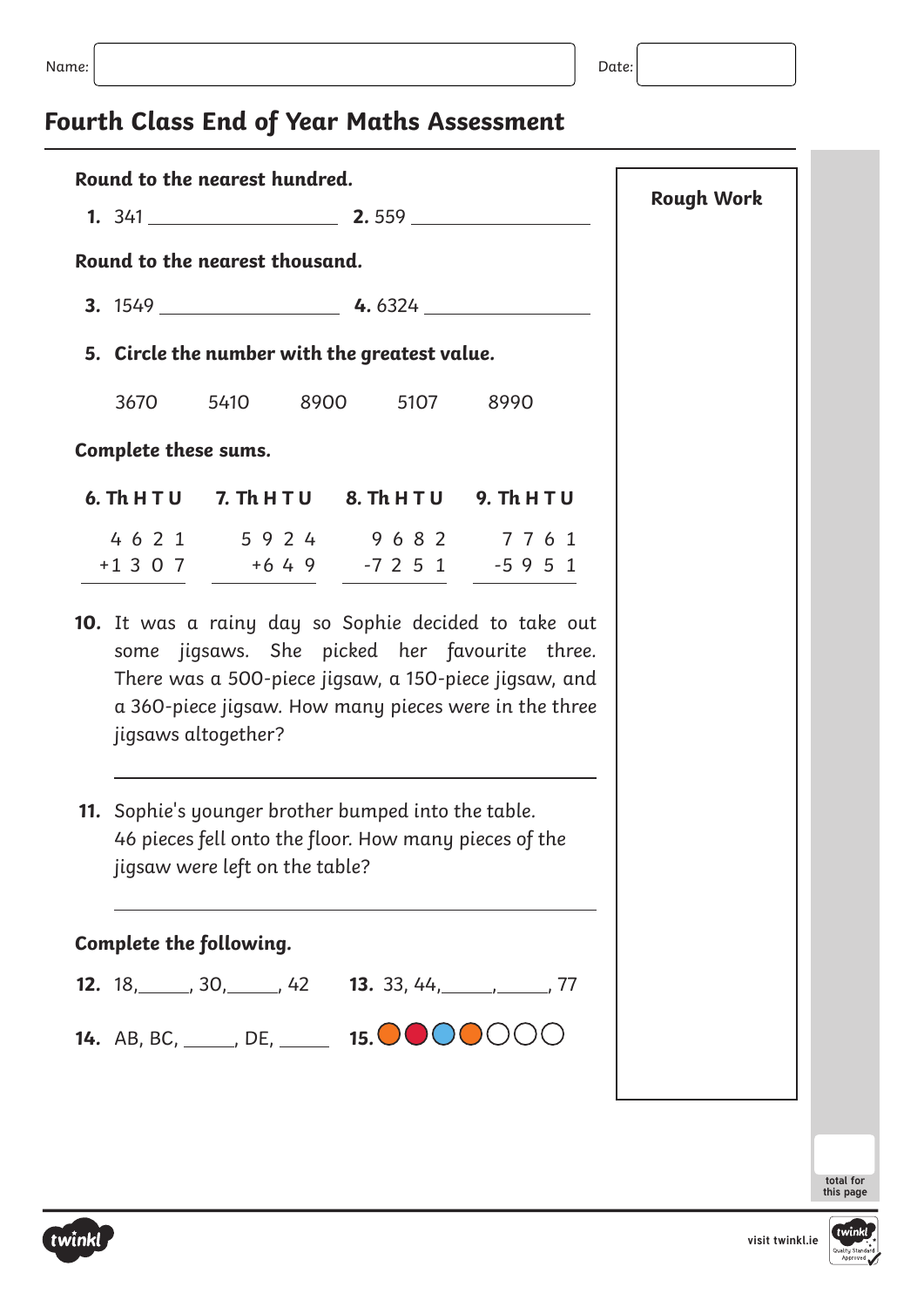



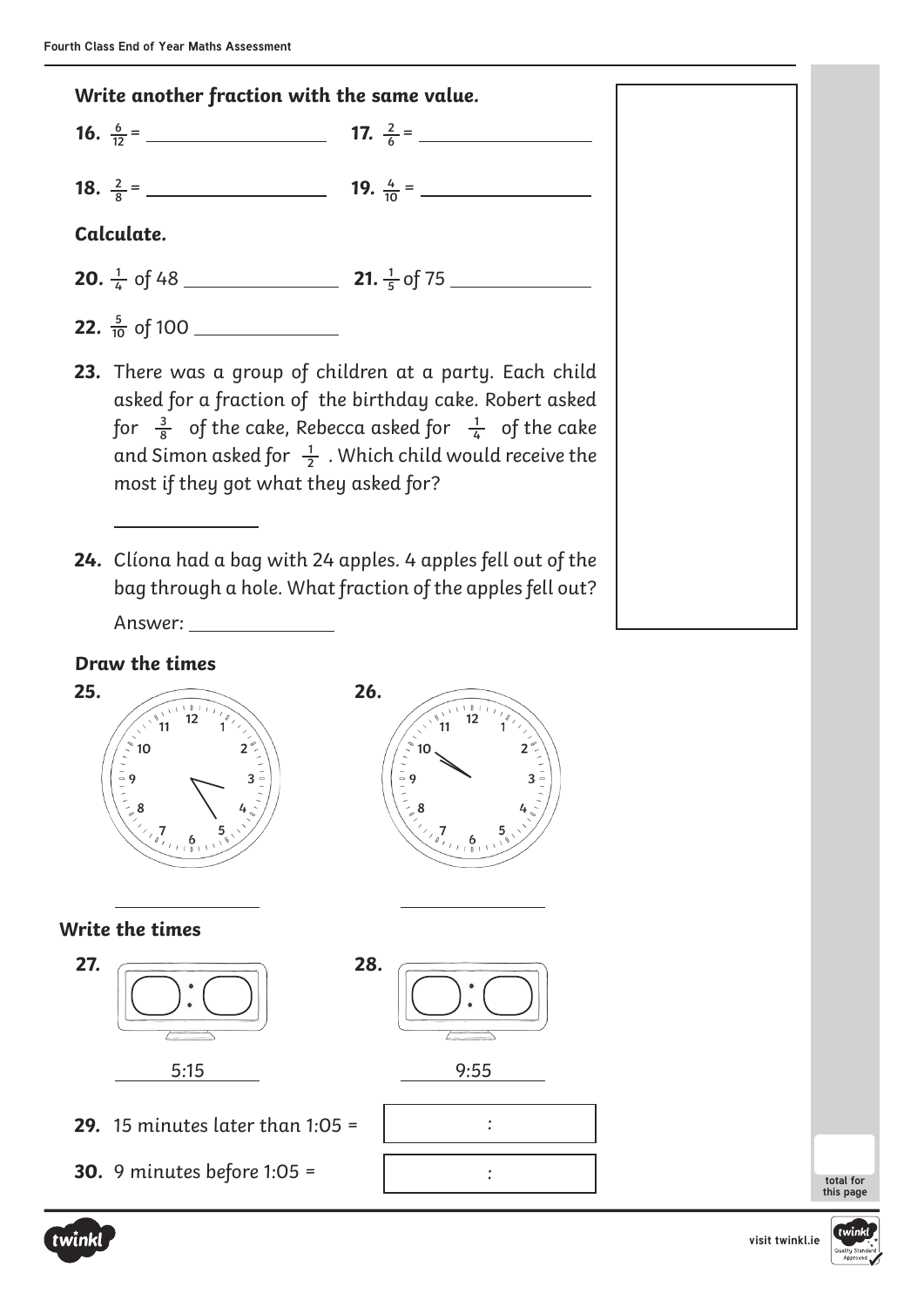**Make the amount using the fewest coins possible.**







**31.** €3.59 **32.** €7.99 **33.** €1.51

**Calculate how much change you would have.**

|     | <b>You Had</b> | <b>You Spent</b> | Change |
|-----|----------------|------------------|--------|
| 34. | €10            | €4.50            |        |
| 35. | $\epsilon$ 5   | €3.65            |        |
| 36. | €2.50          | €1.95            |        |

**Complete these calculations.**

| 37. HTU 38. HTU 39. HTU 40. HTU |            |             |            |
|---------------------------------|------------|-------------|------------|
| 2 5                             | 107        | 310         | 219        |
| $\times$ 5                      | $\times 6$ | $\times$ 15 | $\times$ 2 |

| 41. $5 95$ | Answer: |  |
|------------|---------|--|
|            |         |  |

**42.** 12 132 Answer:

**43.** 9 100 Answer:

**44.** Amelia has 12 boxes of crayons. There are 24 crayons in each box. How many crayons does Amelia have in total?

**<sup>45.</sup>** Stephen's teacher has 825 sweets. She asked him to give each student in the class an equal amount of sweets. There were 33 children in the class. How many sweets did each child get?



 $\overline{a}$ 

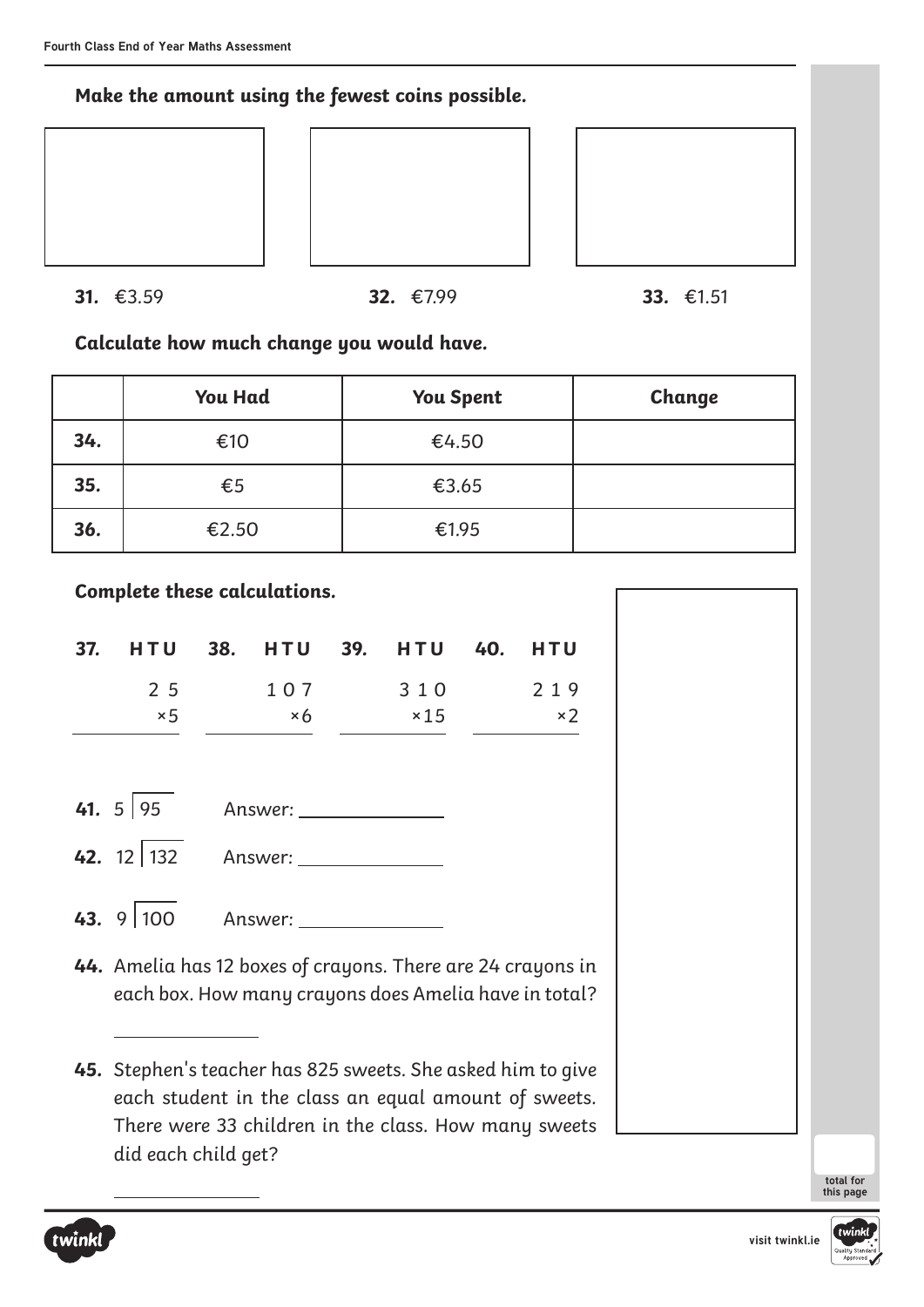



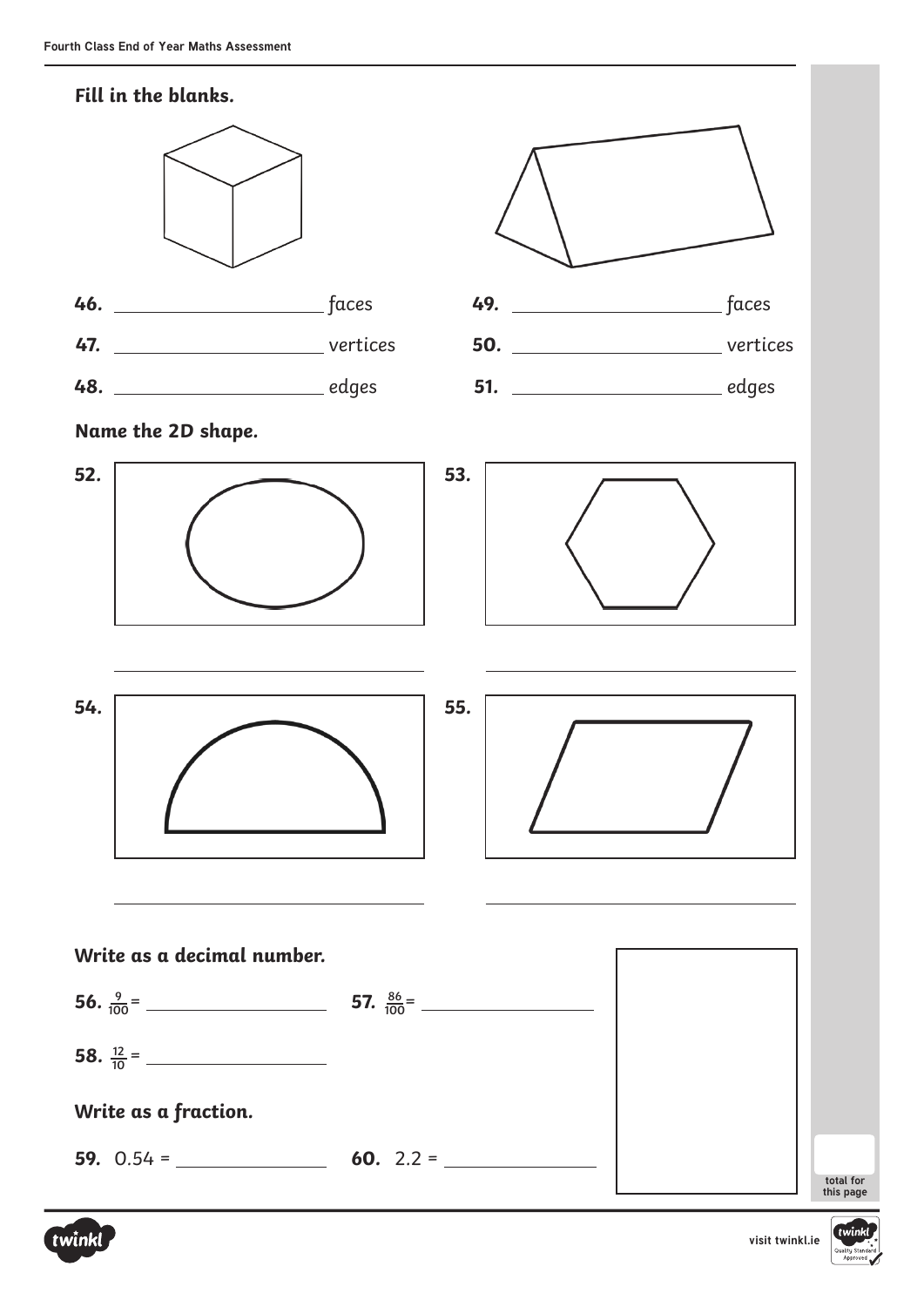

# **Ms Gordon's School Garden**

Ms. Gordon wants to plant some more flowers in the school. The area of each square is  $1m^2$ 

- **61.** What is the area of the entire garden?
- **62.** Ms. Gordon planted some daffodils. They covered 16m<sup>2</sup>. Colour in the area the daffodils would cover in green.
- **63.** Ms. Gordon planted some snowdrops. They covered 9m<sup>2</sup>. Colour in the area the snowdrops would cover in blue.
- **64.** The remainder of the garden is grass. If Ms. Gordon does not put any more flowers in the garden what area of the garden would be grass?





 $\overline{a}$ 

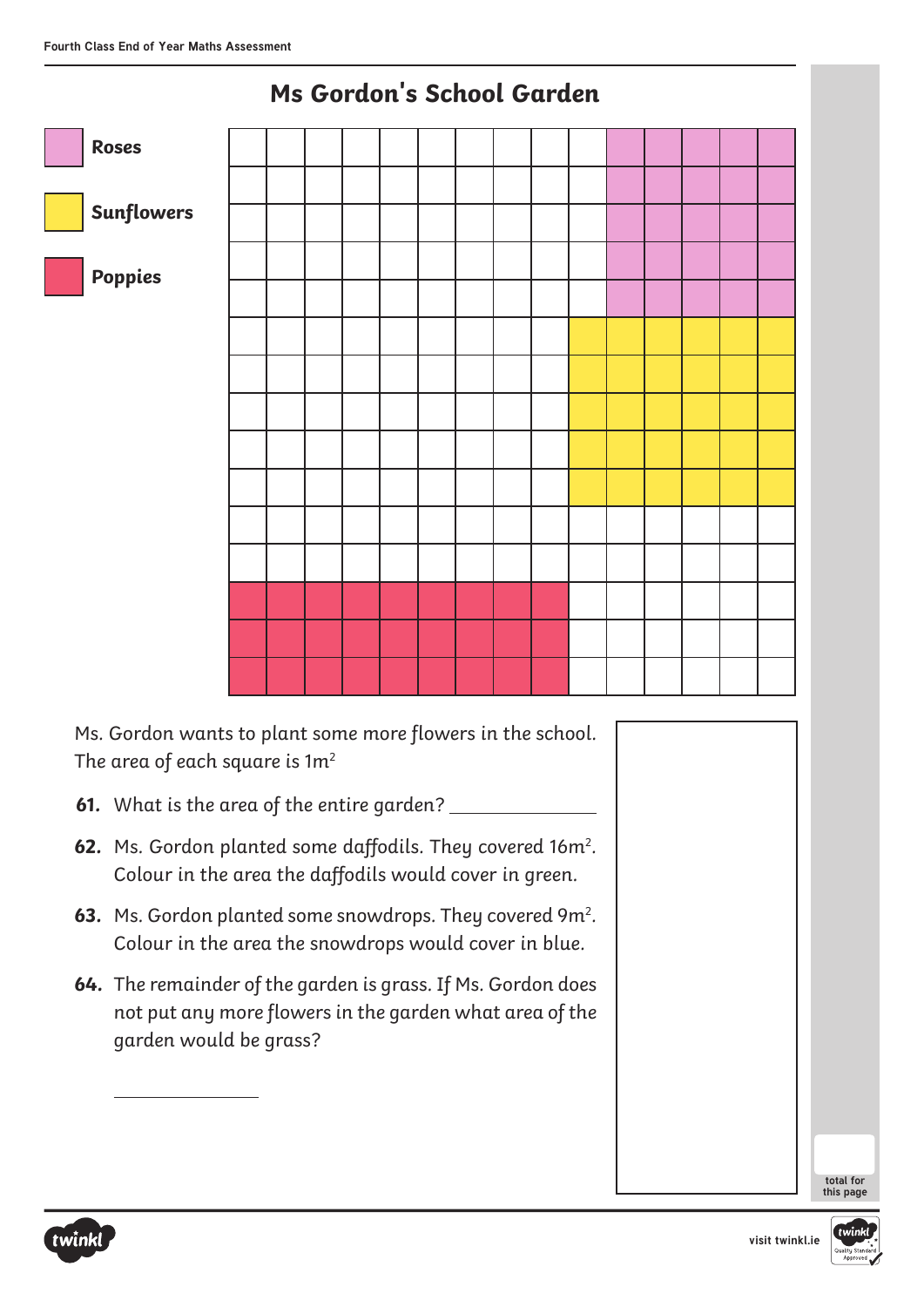| $20-$ |  |  |  |
|-------|--|--|--|
|       |  |  |  |
|       |  |  |  |
|       |  |  |  |
|       |  |  |  |
| 15    |  |  |  |
|       |  |  |  |
|       |  |  |  |
|       |  |  |  |
|       |  |  |  |
| 10    |  |  |  |
|       |  |  |  |
|       |  |  |  |
|       |  |  |  |
|       |  |  |  |
| 5     |  |  |  |
|       |  |  |  |
|       |  |  |  |
|       |  |  |  |
|       |  |  |  |

#### **Fill in the graph. Answer the questions.**

#### **Favourite Flowers**



**66.** Which flower was the least popular?

**67.** How many children took part in the survey?

**68.** How many more children prefer poppies to daffodils?

#### **Complete.**

**69.** 2.29m + 1.15m = **70.** 9.85m - 3.24=

**71.** 13cm × 10 = **72.** 88cm ÷ 8 =

| Roses      | 14 |
|------------|----|
| Daffodils  | 7  |
| Snowdrops  | 10 |
| Sunflowers | 12 |
| Poppies    | 17 |
| Other      | 15 |

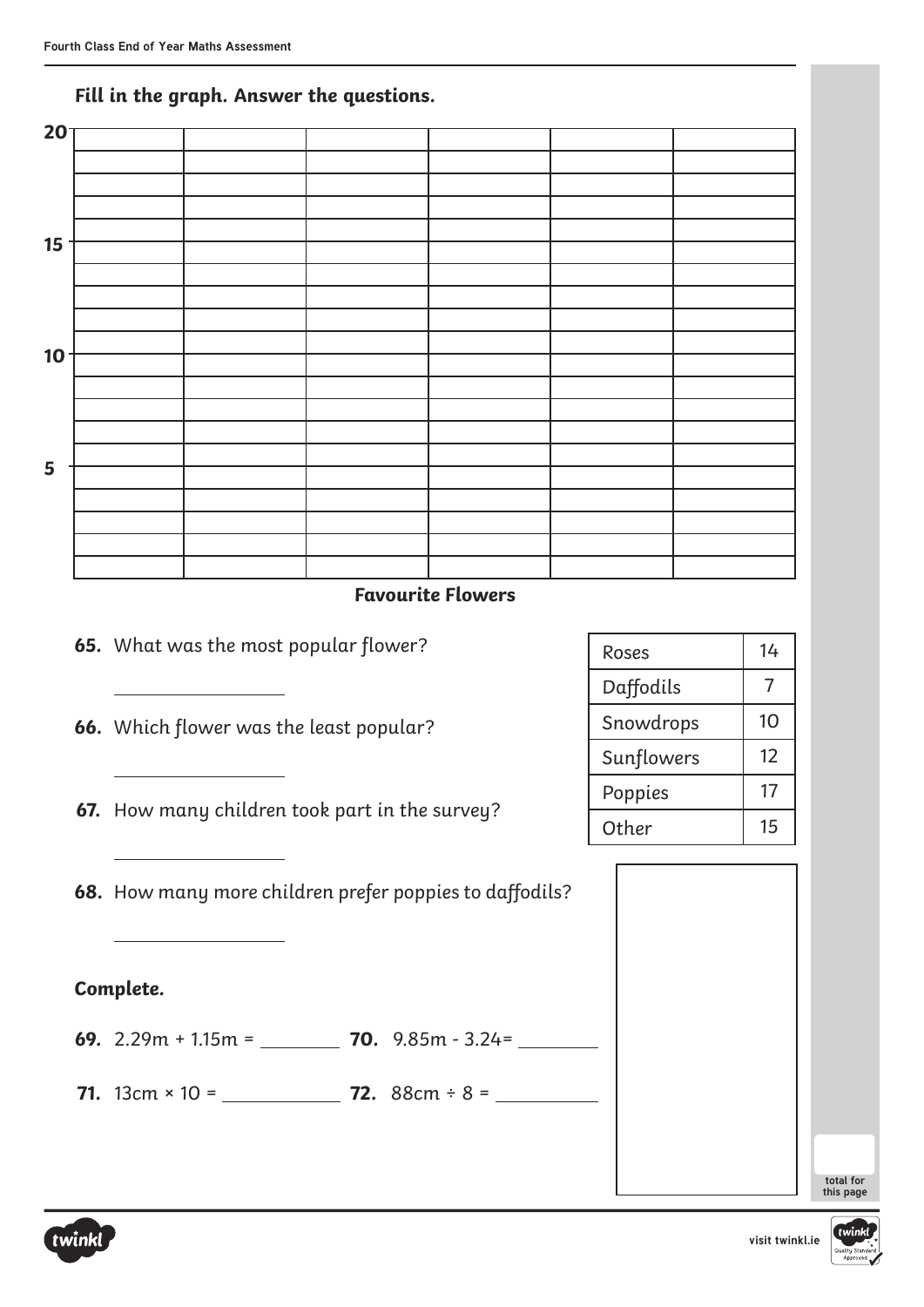

#### **Work out the perimeter.**



- **77.** The shape is a square. The length of one of the lines is 10m. What is the perimeter of the square?
- **78.** The shape is a rectangle. The length of one of the lines is 8m. The width is 4m. What is the perimeter of the rectangle?

#### **Change.**

- **79.** 8570g = kg g
- **80.**  $5070q =$  kg  $\frac{1}{q}$
- **81.** 3 kg = g **1 2**
- **82.** 7.75 $kg =$  g



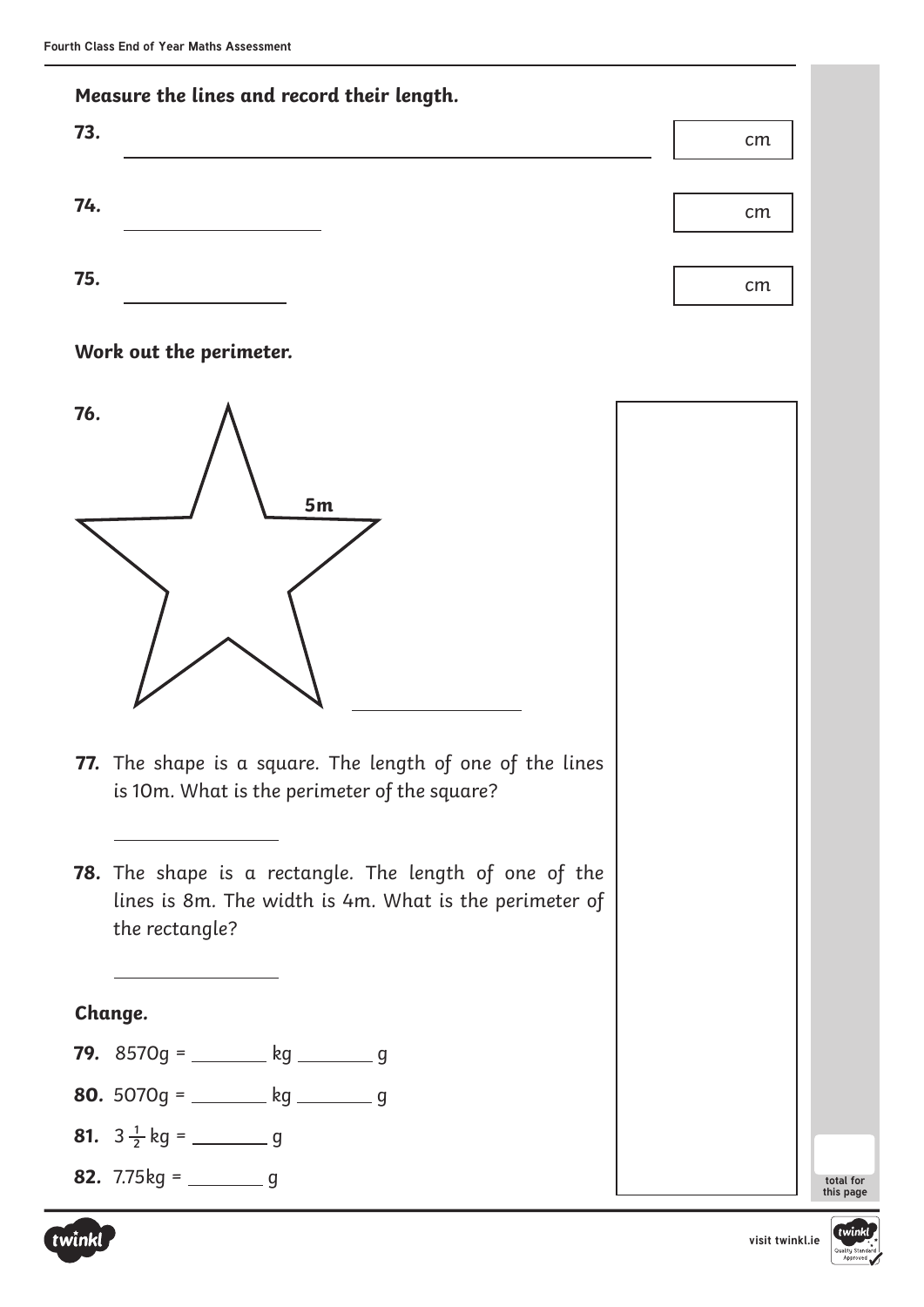- **83.** Sophie's dog had a new litter of puppies. All the puppies were weighed when they were born. The puppies weighed 500g, 684g, 575g and 602g. What was the total weight of all the puppies?
- **84.** Charlie has 27 potatoes. He puts them into 3 separate bags. The bags weighed 3.5kg, 2900g and  $3\frac{1}{2}$  kg. What do the potatoes weigh altogether? **2**

#### **Draw one line of symmetry on each shape.**



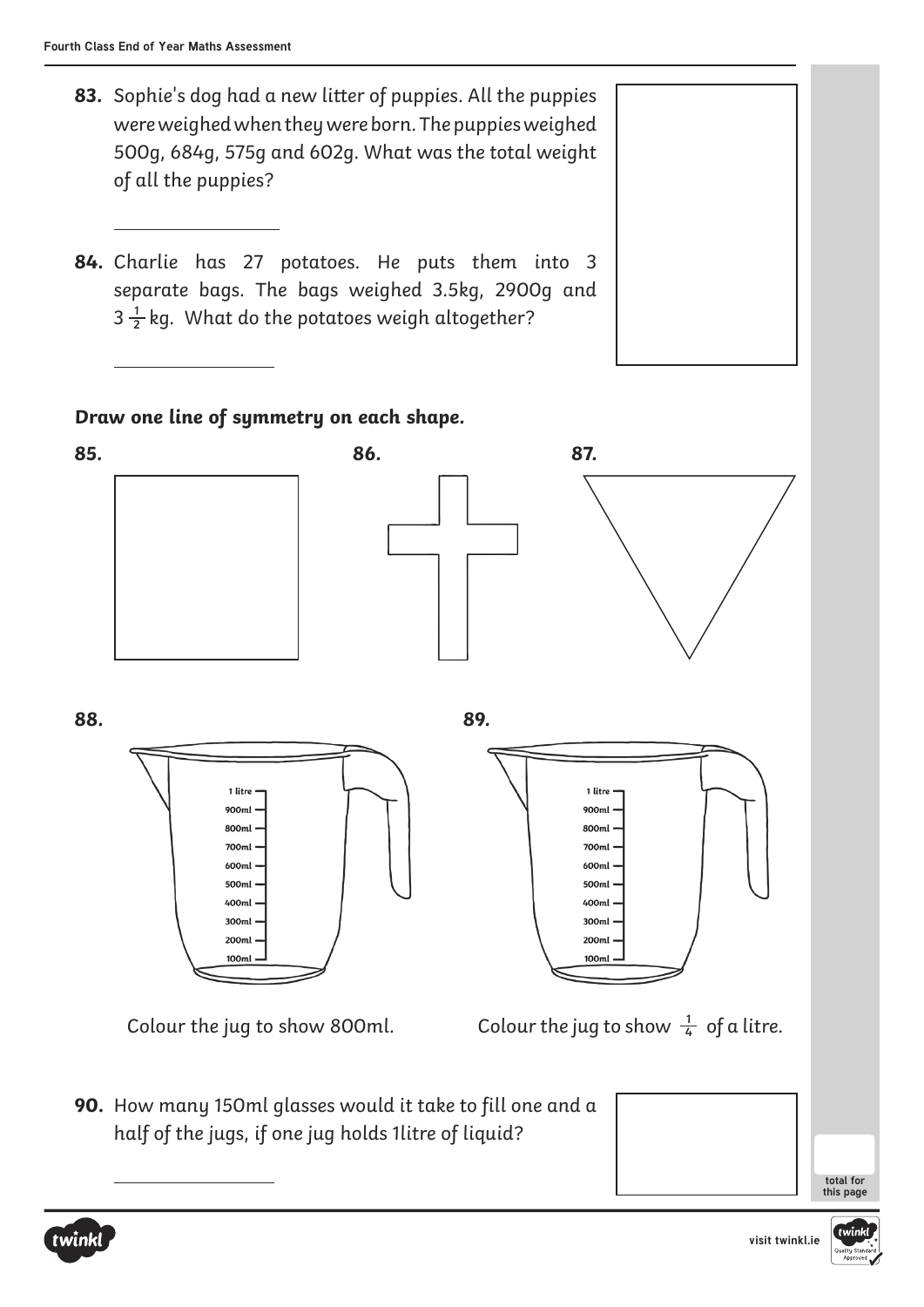### **Fourth Class End of Year Maths Assessment** Answers

| questions    | <b>Answers</b>     |
|--------------|--------------------|
| $\mathbf{1}$ | 300                |
| $\mathbf{2}$ | 600                |
| 3            | 2000               |
| 4            | 6000               |
| 5            | 8990               |
| 6            | 5928               |
| 7            | 6573               |
| 8            | 2431               |
| 9            | 1810               |
| 10           | 1010 pieces        |
| 11           | 964 pieces         |
| 12           | 18, 24, 30, 36, 42 |
| 13           | 33, 44, 55, 66, 77 |
| 14           | AB, BC, CD, DE, EF |
| 15           | DOO                |
| 16           | $\frac{1}{2}$      |
| 17           | $\frac{1}{3}$      |
| 18           | $\frac{1}{4}$      |

| questions | <b>Answers</b>                  |
|-----------|---------------------------------|
| 19        | $\frac{2}{5}$                   |
| 20        | 12                              |
| 21        | 15                              |
| 22        | 50                              |
| 23        | <b>Simon</b>                    |
| 24        | $\frac{4}{24}$ or $\frac{1}{6}$ |
| 25        | 25 past 3                       |
| 26        | 10 to 10                        |
| 27        | Check the time.                 |
| 28        | Check the time.                 |
| 29        | 1:20                            |
| 30        | 12:56                           |
| 31        | Check amount drawn.             |
| 32        | Check amount drawn.             |
| 33        | Check amount drawn.             |
| 34        | $\epsilon$ 5.50                 |
| 35        | £1.35                           |
| 36        | €0.55                           |



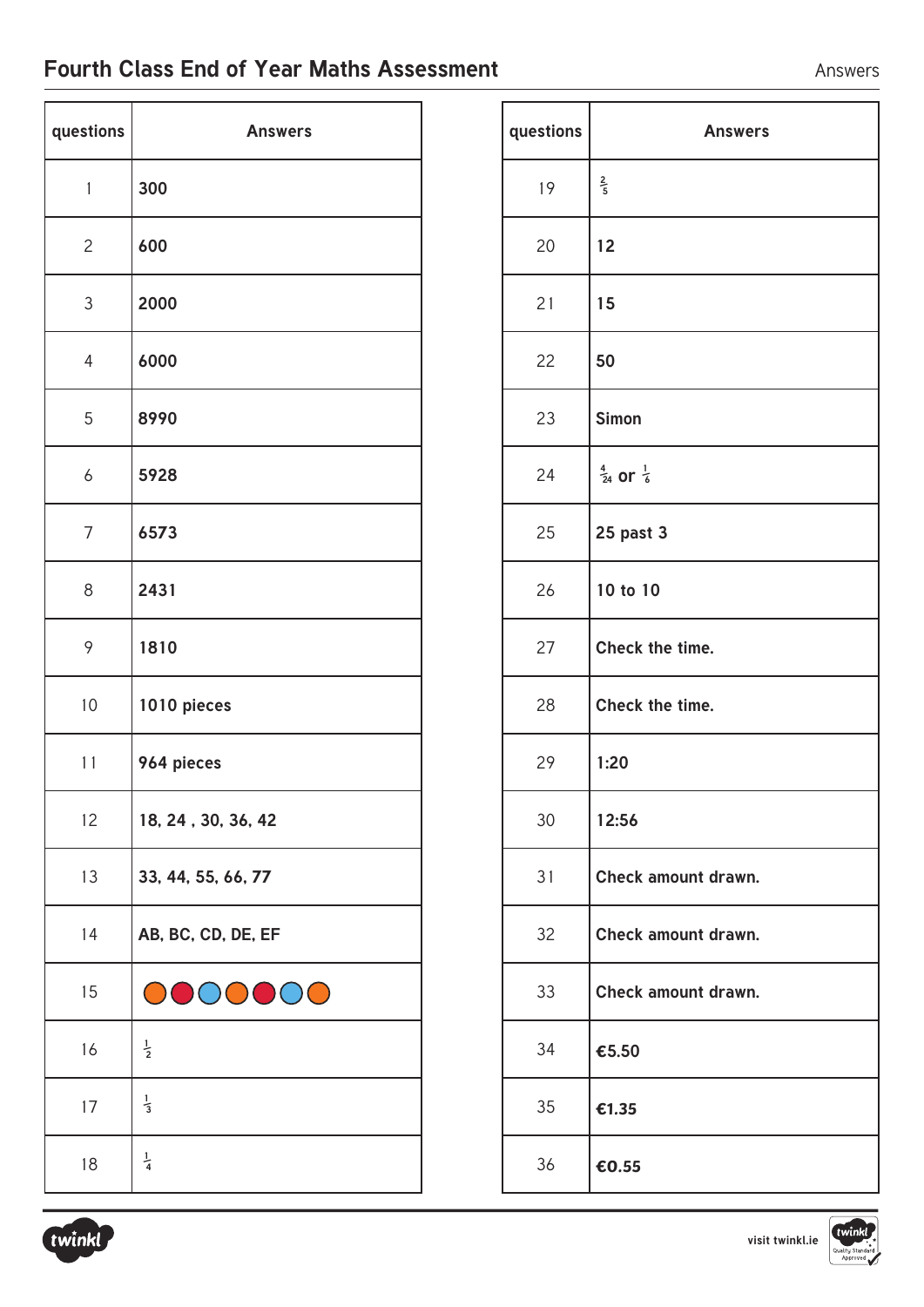### **Fourth Class End of Year Maths Assessment** Answers

| questions | <b>Answers</b> |
|-----------|----------------|
| 37        | 125            |
| 38        | 642            |
| 39        | 4650           |
| 40        | 438            |
| 41        | 19             |
| 42        | 11             |
| 43        | 11r1           |
| 44        | 288            |
| 45        | 25             |
| 46        | 6 faces        |
| 47        | 8 vertices     |
| 48        | 12 edges       |
| 49        | 5 faces        |
| 50        | 6 vertices     |
| 51        | 9 edges        |
| 52        | oval           |
| 53        | hexagon        |
| 54        | semicircle     |

| questions | <b>Answers</b>                      |
|-----------|-------------------------------------|
| 55        | parallelogram                       |
| 56        | 0.09                                |
| 57        | 0.86                                |
| 58        | 1.2                                 |
| 59        | $\frac{54}{100}$                    |
| 60        | $\frac{22}{10}$                     |
| 61        | 225m <sup>2</sup>                   |
| 62        | Check that 16 squares are coloured. |
| 63        | Check that 9 squares are coloured.  |
| 64        | 118m <sup>2</sup>                   |
| 65        | poppies                             |
| 66        | daffodils                           |
| 67        | 75                                  |
| 68        | 10                                  |
| 69        | 3.44m                               |
| 70        | 6.61m                               |
| 71        | <b>130cm</b>                        |
| 72        | 11cm                                |